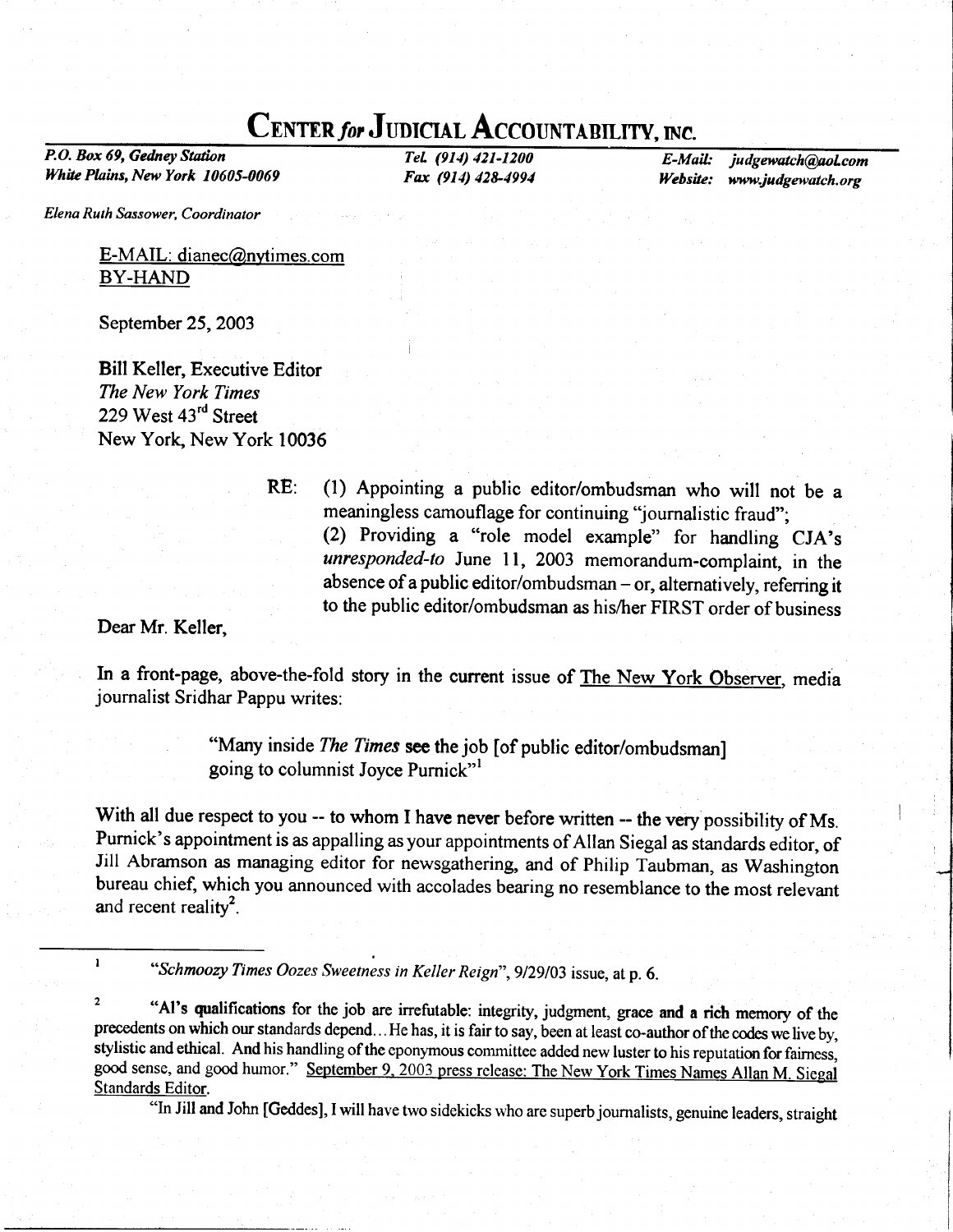### Executive Editor Bill Keller/NYT Page Two September 25, 2003

This would be obvious to you were you aware of the June 19, 2003 letter that our non-partisan, non-profit citizens' organization, Center for Judicial Accountability, Inc. (CJA), sent to Mr. Siegal in his capacity as chair of The Times' "Committee on Safeguarding the Integrity of our Journalism" -- and also sent to Ms. Abramson and Mr. Taubman - without response from them or anyone on their behalf.

For your convenience, a copy of our June 19th letter is enclosed - as is a copy of our follow-up August 26th letter to Ms. Abramson, also sent to Mr. Siegal and Mr. Taubman - without response.

Described by our June 19<sup>th</sup> letter is our "direct, first-hand experience with The Times", spanning more than l2 years, including entreaties to Times Publisher Arthur Sulzberger, Jr. as to

"the need for **The Times to bring on an ombudsman because**, quite simply, editors of all ranks... were ignoring legitimate, fully-documented complaints that reporters were wilfully and deliberately 'suppressing important, time-sensitive, electorallysignificant stories' and blackballing our citizens' organization, whose undertakings and achievements offered an inspiring model of citizen action." (emphasis in the original).

#### The letter then stated:

"In the event you are unaware of CJA's many, many complaints, including our comprehensive October 21, 1996 complaint and December 2, 1996 supplement and our comprehensive February 12,1998 complaint with its July 8, 1998 follow-up, you must immediately obtain them from whatever repository The Times has designated by its 'internal processes' for centralized preservation of complaints, in the absence of an ombudsman [fn]. Such complaints will reveal a level of 'journalistic fraud' making that committed by rookie reporter Jayson Blair seem as 'peanuts' by comparison. Indeed, whereas Jayson Blair acted alone in randomly falsifying stories, spurred by some kind of illness, rather than motive, CJA's complaints chronicle sustained, collusive acts by seasoned news reporters, their editors, upper management, and the editorial board -- all perverting 'the cardinal

shooters, deeply committed to this paper and all it stands for." July 31, 2003 press release: Jill Abramson and John M. Geddes Named Managing Editors of The New York Times.<br>"Phil (like Jill) brings an investigative reporte surpass itself." August 6, 2003 press release: The New York Times Names Philip Taubman Washington Bureau Chief.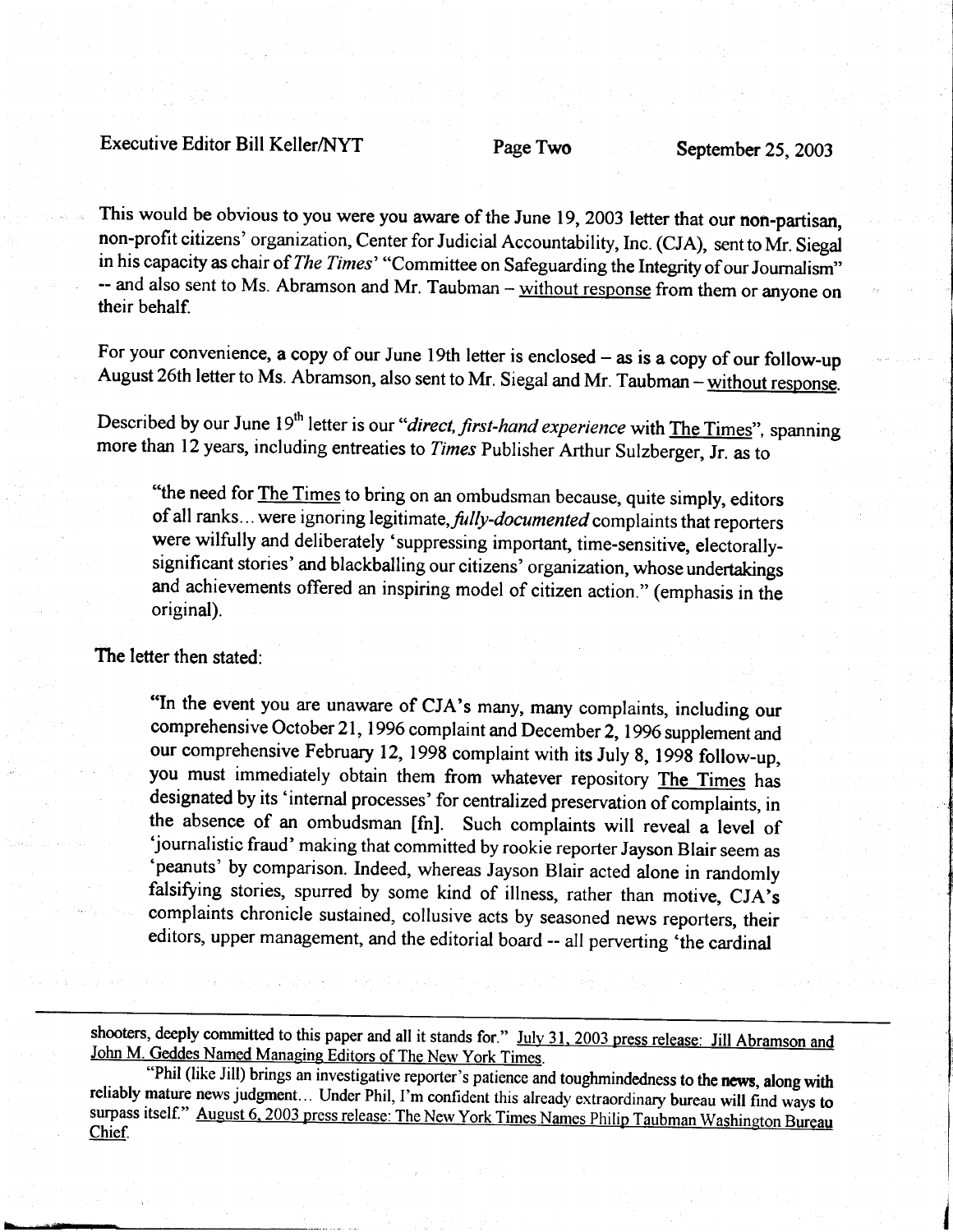tenet of journalism, which is simply truth' [fn]. what they did, knowingly and deliberately, was to ignore documentary evidence, both proffered and provided, of systemic governmental corruption, such as of judicial selection and discipline -- and the criminal complicity of New York's highest public officers, including those up for re-election. The result, as they knew, was to deprive the public of information essential to safeguarding democracy, the rule of law, and the casting of an intelligent vote."

The first footnote to this paragraph added, "Should you be unable to retrieve CJA's complaints and related correspondence, we will supply duplicates". This was then followed by written and phone communications, such as reflected by  $CJA$ 's August  $26<sup>th</sup>$  letter and its enclosures, that our past complaints and correspondence were being posted on our website, www.judgewatch.org, under "Press Suppression: The New York Times"

Had Mr. Siegal accessed and reviewed these documents, which, as Chair of the "Committee on Safeguarding the Integrity of our Journalism", he was duty-bound to either personally do or to have done on his behalf, and which Ms. Abramson, a Committee member, was also duty-bound to do or have done, they would have readily verified Ms. Purnick's starring role, not only as a columnist/reporter, but as deputy metro editor and metro editor, in the "journalistic fraud" summarized by CJA's June 19<sup>th</sup> letter. Yet, inferable from Mr. Pappu's report that "[m]any inside The Times see the [public editor/ombudsman] job going to columnist Joyce Purnick", is that NO such review was undertaken by the Committee - even of CJA's expressly-cited October 21, 1996 and February 12, 1998 "comprehensive complaints", both largely directed against Ms. Purnick and particularizing her misconduct. Were it otherwise, Ms. Purnick's name would never have surfaced -- except, of course, IF the public editor/ombudsman position is intended to be a meaningless camouflage to enable The Times to continue to perpetrate the pernicious "journalistic fraud" described by CJA's June 19<sup>th</sup> letter -- as would seem to be the case. Certainly, it is hard to imagine that Mr. Siegal and Ms. Abramson would have each ignored CJA's June  $19<sup>th</sup>$  letter - with its enclosed unresponded-to June 11<sup>th</sup> memorandum-complaint, requiring "URGENT ATTENTION" and so-marked - and, thereafter, would have ignored CJA's follow-up August  $26<sup>th</sup>$  letter, had they believed, for one moment, that their misconduct in so doing would be exposed by an incoming public editor/ombudsman.

By this letter, CJA requests that you access and personally review our October 21,1996 and February 12, 1998 "comprehensive complaints"<sup>3</sup>, as well as our subsequent correspondence with

 $\overline{\mathbf{3}}$ 

This includes the December 2,1996 supplement.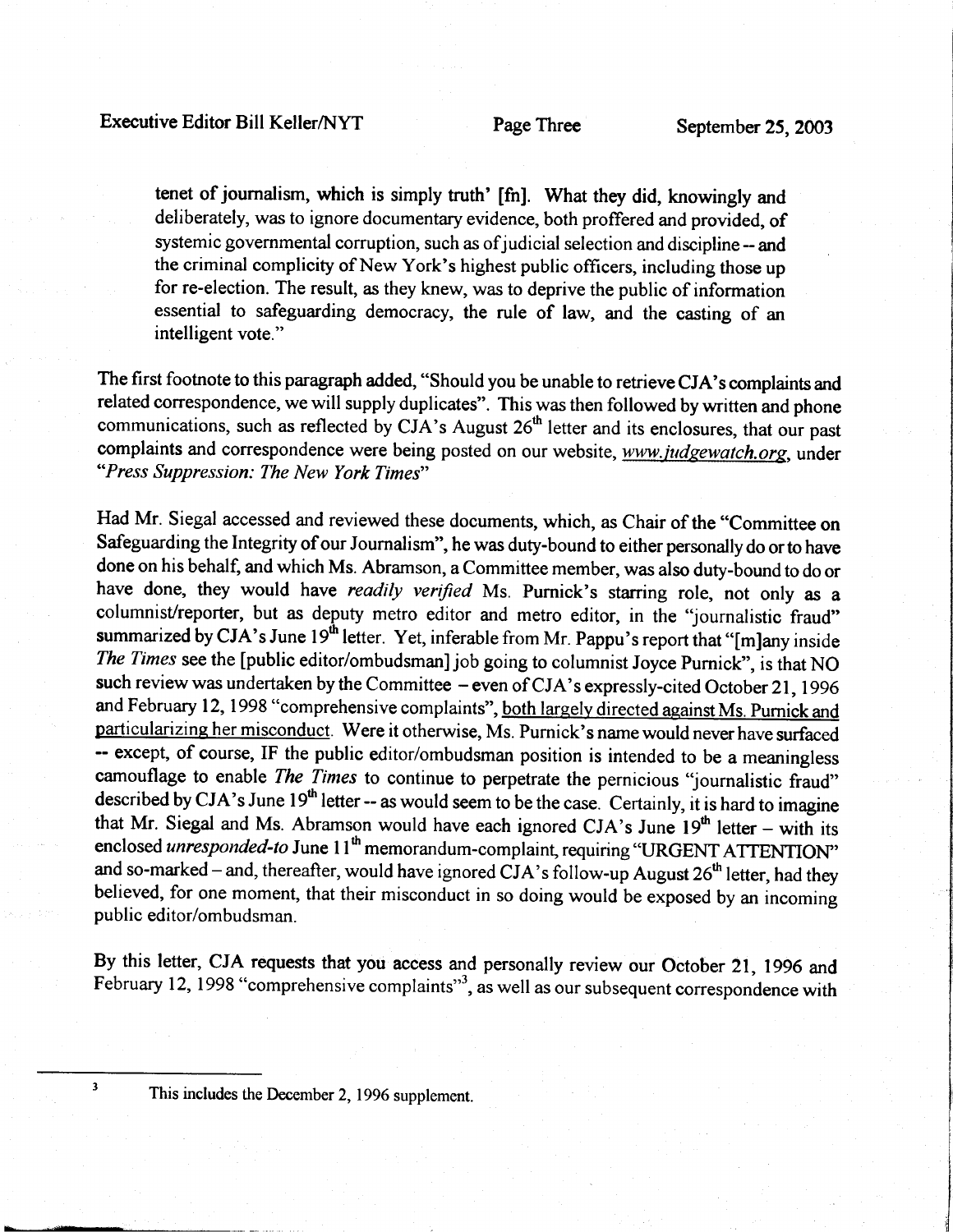# Executive Editor Bill Keller/NYT Page Four September 25, 2003

Ms. Purnick and to which she was a recipient, up to and including  $December 28$ , 1998<sup>4</sup>. Only by so doing will you be convinced of her profound betrayal of her journalistic obligations, aided and abetted by a host of seasoned Times reporters and editors, and blessed by Mr. Sulzberger, in willfully suppressing electorally-significant, full-documented stories involving New York's highest public officers in all three government branches in the corruption of the New York State Commission on Judicial Conduct, in the corruption of judicial appointment to the lower state courts, in the corruption of "merit selection" to the New York Court of Appeals, and in vicious retaliation against a judicial whistleblowing attorney for challenging the corrupt manipulation of judicial elections - as to which the federal courts were no less corrupted. All these stories are highly relevant to events currently unfolding in New York precisely because Ms. purnick's suppression of them years ago meant that the systemic corruption which should have been exposed at that time, remained unexposed, unworthy public officers were elected and re-elected with an attendant coterie of unworthy appointees installed – and no reforms were generated to safeguard the public's rights and foster judicial whistle-blowing. Yet, Ms. Purnick continues to suppress them as she writes about these unfolding events, bemoaning that "Talk of Reform Could Remain Just That" ("Metro Matters" column, 4/28/03). No mention of her role in thwarting reform.

All these fully-documented stories  $-$  none of which have ever seen the light of day in Times reporting or editorializing - are integrally part of the now concluded public interest lawsuit, Elena Ruth Sassower, Coordinator of the Center for Judicial Accountability, Inc., acting pro bono publico against Commission on Judicial Conduct of the State of New York -- to which The Times would not give ANY publicity during its history-making, electorally-significant 3-1/2 year odyssey from Supreme Court/New York County, to the Appellate Division, First Department, to the New York Court of Appeals. The lawsuit has now entered the timeless realm of EVIDENCE - and its full record is in the possession of the U.S. Senate Judiciary Committee, where it was handdelivered on May 5,2003 to substantiate our citizen opposition to two judicial nominees. The more important of these, New York Court of Appeals Judge Richard C. Wesley, was nominated by President Bush to the Second Circuit Court of Appeals - and, on the day of CJA's emergency June  $11<sup>th</sup>$  memorandum-complaint, confirmed by the U.S. Senate.

As to this June 11<sup>th</sup> memorandum-complaint -- a bellweather of *The Times'* true "soul-searching" and "introspection" in the wake of the Jayson Blair scandal -- CJA's June  $19<sup>th</sup>$  letter expressly requested that Mr. Siegal provide a "role model example of how, absent an ombudsman, [it] should be professionally handled, consistent with journalistic responsibilities". Mr. Siegal has refused to provide that example. Likewise, Ms. Abramson, Mr. Taubman - as well as The Times Editorial Board, to which the June  $11<sup>th</sup>$  memorandum-complaint was specifically addressed.

<sup>4</sup> A convenient inventory of that correspondence is presented by the listing on CJA's website under "*Press* Suppression-Ihe New York Times".